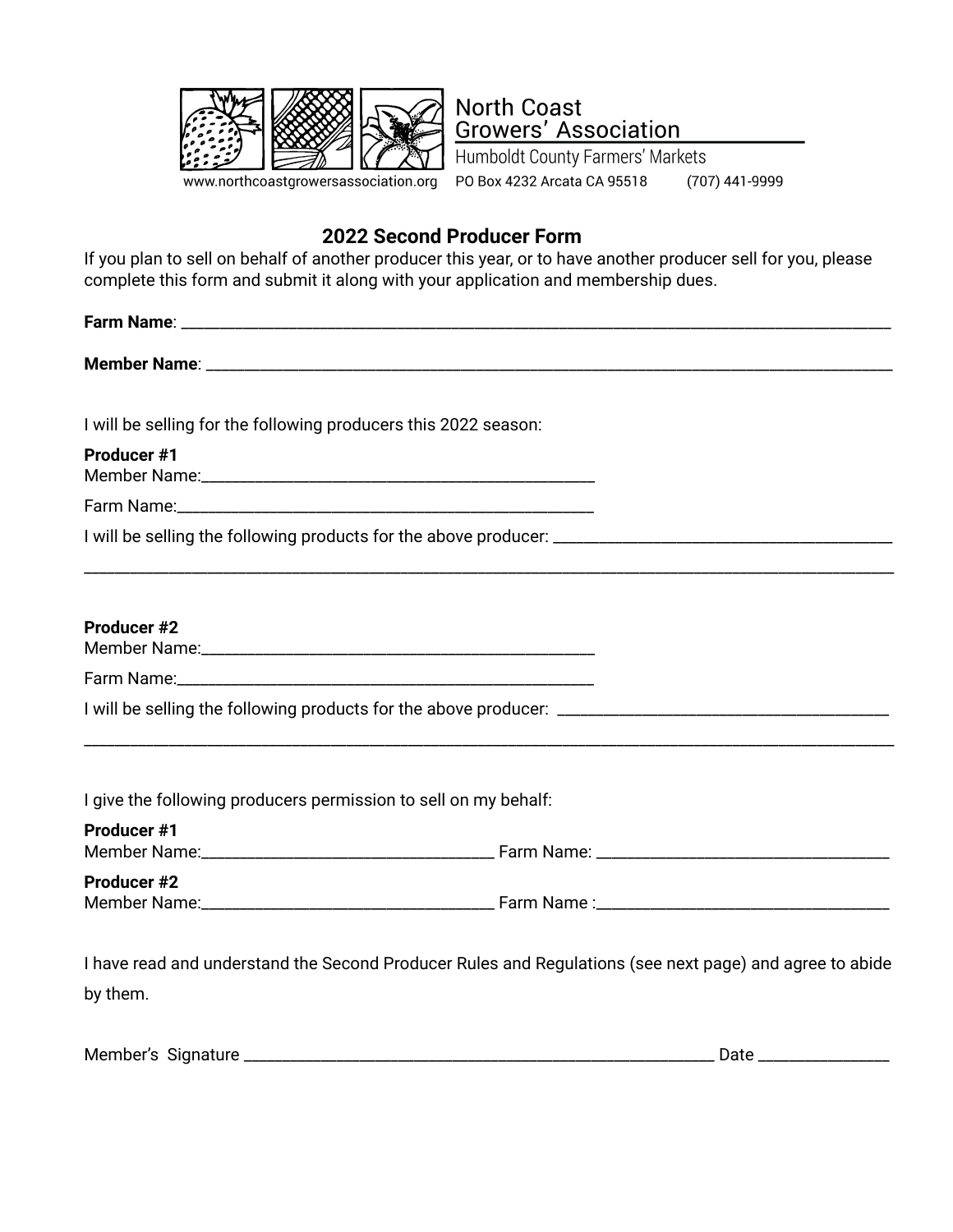## **NCGA Rules and Regulations regarding Second Producers**

- You may only sell products that you have grown. You cannot sell on a commission basis for anyone else. As a Certified Producer (CP), you may sell produce for up to two other Certified Producers, in addition to your own. According to the CA Department of Food and Agriculture Direct Marketing regulations, you may sell for only two additional producers in a twelve month period and are required to have the names of the other producers who you are selling for, or who are selling for you, listed on your Producers Certificate.
- It is required that you inform the market manager when you are going to be selling for a Second Producer.
- You can have an authorized representative sell for you, but they cannot receive a commission on sales.

# **CDFA Regulation Highlights regarding Second Producers (Updates effective 1/1/21)**

A certified producer can have an "authorized representative" sell and/or conduct business on their behalf at a CFM but must provide the county agricultural commissioner with a list of those authorized representatives.

If a certified producer is cross-referenced, and authorized to sell on another certified producers' behalf, and the market allows this practice, the certified producer must:

- Conspicuously post each valid CPC and the respective sign or banner
- Separate and identify each certified producer's agricultural products
- When selling products as organic for the second producer, conspicuously post the state organic registration and organic certification (if applicable)
- Not sell the same commodity, variety or product on the same day, at the same CFM
- Offer more of your own products by volume (weight or dollar value) than those of the second producer
- Have a documented, signed agreement in place before sales commence
- Only sell certifiable products of the second producer (e.g. no processed products)
- Provide a product list (load list) to the market manager within 48 hours of the conclusion of the market day
- Maintain records for at least 3 years when selling for another producer. Records include the amount of product transferred between producers and the amount sold.
- Obtain and submit to the agricultural commissioner written authority from the second producer to sell on their behalf.

# **The full text of the state Second Producer regulations can be found at the link below.**

## **§ 1392.4. Conditions of Direct Marketing**

[https://govt.westlaw.com/calregs/Document/I3D530F82E71F482CB74C9213BB98621C?viewType=FullTex](https://govt.westlaw.com/calregs/Document/I3D530F82E71F482CB74C9213BB98621C?viewType=FullText&originationContext=documenttoc&transitionType=CategoryPageItem&contextData=(sc.Default)) [t&originationContext=documenttoc&transitionType=CategoryPageItem&contextData=\(sc.Default\)](https://govt.westlaw.com/calregs/Document/I3D530F82E71F482CB74C9213BB98621C?viewType=FullText&originationContext=documenttoc&transitionType=CategoryPageItem&contextData=(sc.Default))